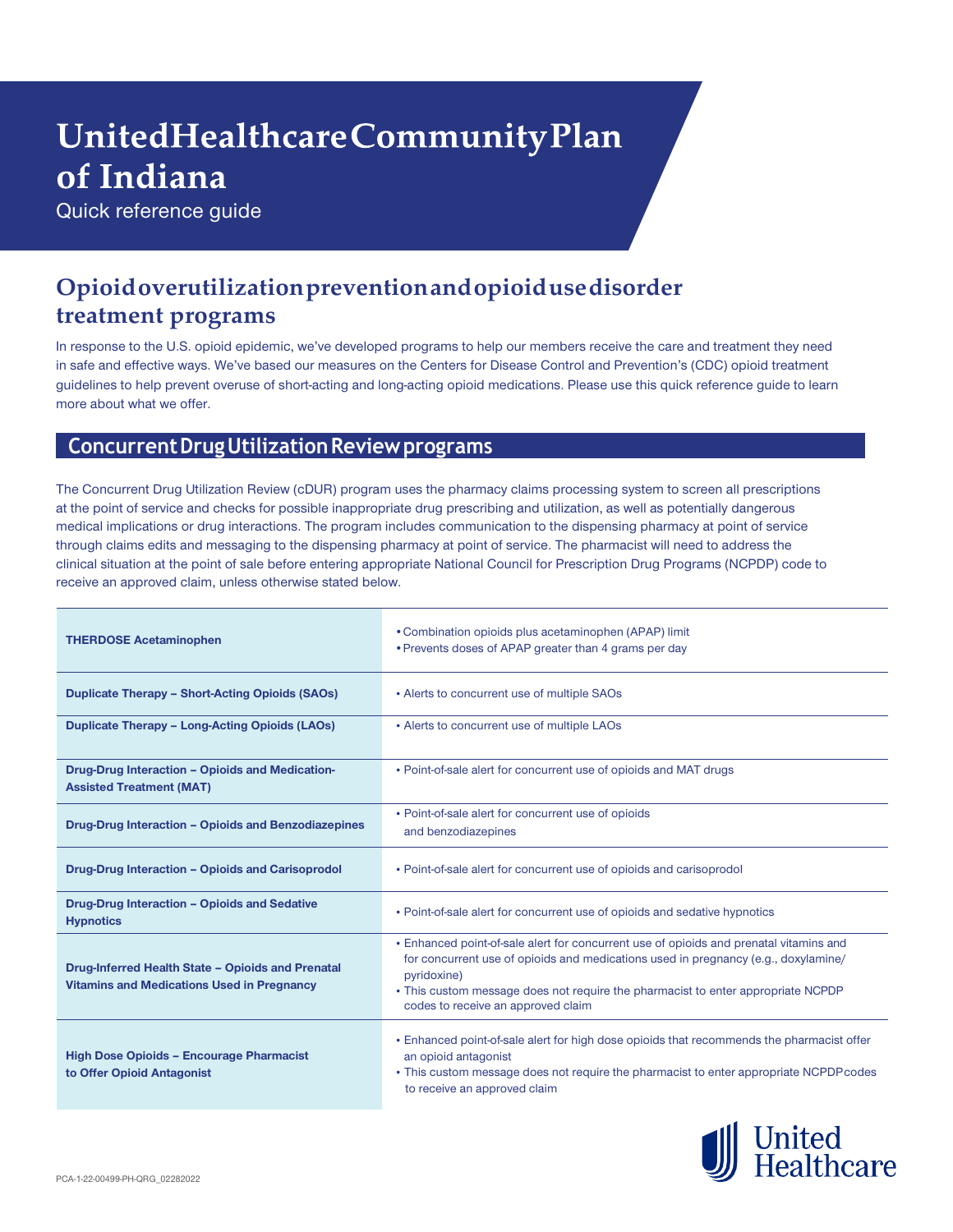# **Retrospective Drug Utilization Review programs**

The Retrospective Drug Utilization Review (rDUR) program analyzes claims daily and sends communications to prescribers.

| <b>Abused Medications DUR Program</b>                  | • Daily identification of members who are getting multiple opioid prescriptions from multiple<br>prescribers and/or filling at multiple pharmacies<br>• Also identifies members with chronic early refill attempts, overlapping LAOs, overlapping<br>SAOs, high daily doses of opioids, a diagnosis of opioid overdose with an opioid<br>fill, overlapping opioid and MAT medications, overlapping opioid, muscle relaxant and<br>benzodiazepine and overlapping opioid and opioid potentiator<br>. Patient-specific information sent to all prescribers with medication fill history for the last<br>4 months |
|--------------------------------------------------------|----------------------------------------------------------------------------------------------------------------------------------------------------------------------------------------------------------------------------------------------------------------------------------------------------------------------------------------------------------------------------------------------------------------------------------------------------------------------------------------------------------------------------------------------------------------------------------------------------------------|
| <b>Duplicate Therapy - Short-Acting Opioids (SAOs)</b> | • Pharmacy lock-in programs vary by state, however, all include filling of opioids by multiple<br>prescribers at multiple pharmacies as an inclusion criterion for the program<br>• Members chosen for the program will be locked into 1 pharmacy for all of their medications<br>for a period of 1 year. Lock-in periods vary by state.                                                                                                                                                                                                                                                                       |

# **Utilization Management programs**

Utilization Management (UM) programs promote appropriate use, help reduce costs and, ultimately, help improve the health status of members.

| <b>Cumulative Morphine Milligram Equivalent</b><br>(MME) Threshold    | • Point-of-sale dosage limit for all opioid products up to a specified MME<br>• Prevents cumulative opioid doses above the preset threshold<br>from processing<br>• Prior authorization required for doses above the preset threshold<br>• The state of IN has indicated the threshold limit will decrease quarterly<br>• State specific threshold limit schedule from 4/1/2022 to 4/1/2023:<br>4/1/2022: 1000 MME per day<br>7/1/2022: 900 MME per day<br>10/1/2022: 810 MME per day<br>1/1/2023: 730 MME per day<br>4/1/2023: 660 MME per day |
|-----------------------------------------------------------------------|-------------------------------------------------------------------------------------------------------------------------------------------------------------------------------------------------------------------------------------------------------------------------------------------------------------------------------------------------------------------------------------------------------------------------------------------------------------------------------------------------------------------------------------------------|
| <b>LAO Prior Authorization</b>                                        | • Prior authorization requires:<br>• Attestation of appropriate use and monitoring<br>• Patient must have received 90 days of SAO treatment in the last 120 days (non-cancer<br>pain). There is also a step requirement through 2 preferred SAO fentanyl patches that<br>requires cancer diagnosis or palliative care-related pain.<br>• Methadone requires diagnosis of terminal cancer pain                                                                                                                                                   |
| <b>New to Therapy SAO Edit</b>                                        | . Point-of-sale limits for members who are opioid naïve (less than 90 days of opioid<br>therapy in previous 120 days)<br>• Point-of-sale limits include maximum of a 7-day supply per fill and maximum of 14 days<br>per 45 days<br>• Prior authorization required to exceed these quantities for opioid-naïve members<br>• Absence of state-defined denial criteria                                                                                                                                                                            |
| <b>Cough and Cold Products Containing Opioid</b><br><b>Components</b> | • Limited to a quantity per fill of 120 mL (units), as well as a 30-day maximum quantity of<br>360 mL (units)<br>• Prior authorization is required for members under age 18 prior to filling a cough and cold<br>product containing opioid components                                                                                                                                                                                                                                                                                           |

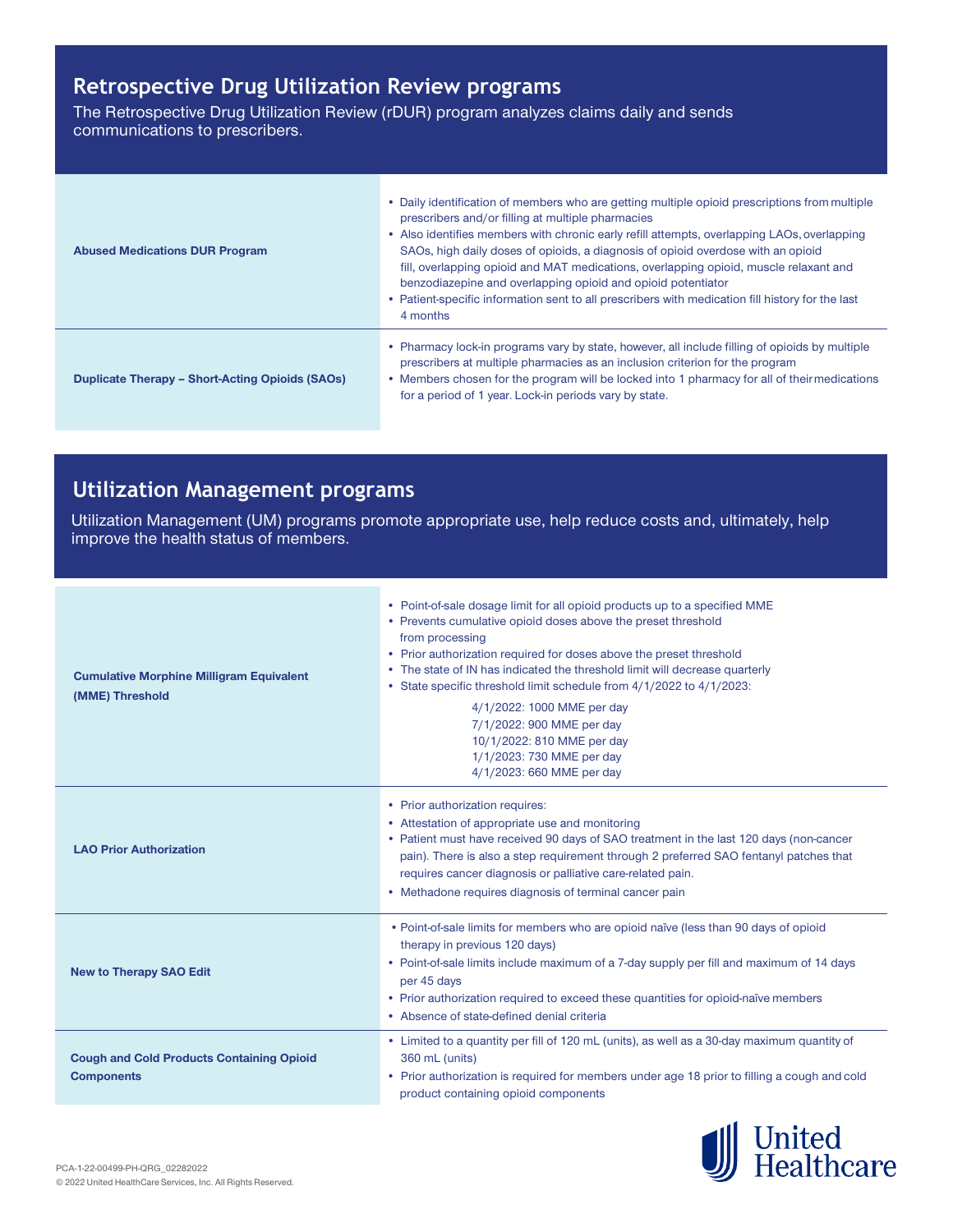| <b>Transmucosal Fentanyl Product Prior Authorization</b> | • Prior authorization requires:<br>• Documentation of pain due to cancer and patient is already receiving opioids<br>• Absence of state-defined denial criteria |
|----------------------------------------------------------|-----------------------------------------------------------------------------------------------------------------------------------------------------------------|
| <b>Overdose Prevention (Naloxone)</b>                    | • No prior authorization is required for preferred naloxone products (generic naloxone<br>injection, Narcan <sup>®</sup> Nasal Spray)                           |

# **Evidence-based prescribing programs**

Focuses on outreach to prescribers identified as outliers.

| Miscellaneous'                      |                                                                                                 |  |  |
|-------------------------------------|-------------------------------------------------------------------------------------------------|--|--|
| <b>Fraud/Waste/Abuse Evaluation</b> | • Retrospective controlled substance claims analysis<br>• Identifies outlier opioid prescribers |  |  |

| <b>Substance Use Disorder Help Line</b>                              | • 24/7 Help Line: Call 855-780-5955. For members or caregivers, staffed by licensed<br>behavioral health providers.<br>• Reference: www.liveandworkwell.com |  |
|----------------------------------------------------------------------|-------------------------------------------------------------------------------------------------------------------------------------------------------------|--|
| Miscellaneous – Drug Enforcement Agency (DEA)<br><b>License Edit</b> | Verifies DEA number or license is active and matches scheduled medication in the claim                                                                      |  |
| Miscellaneous - Refill-Too-Soon Threshold                            | Increases the refill-too-soon threshold to 90% on opioids and other controlled<br>substances CII-V                                                          |  |

# **\*State-defined denial criteria**

- Concurrent claims for buprenorphine for MAT in the last 45 days
- Concurrent use of carisoprodol or combinations
- New opioid claims with concurrent claims for benzodiazepines in the last 30 days

#### **Opioid Prescription Denial Criteria**

- Five or more opioid prescribers in past 60 days • More than 1 LAO and 1 SAO utilized concurrently
- New opioid utilizers attempting to fill a LAO
- New opioid utilizers attempting to fill more than a 7-day supply for first SAO claim ormore than 14-day supply total in 45 days